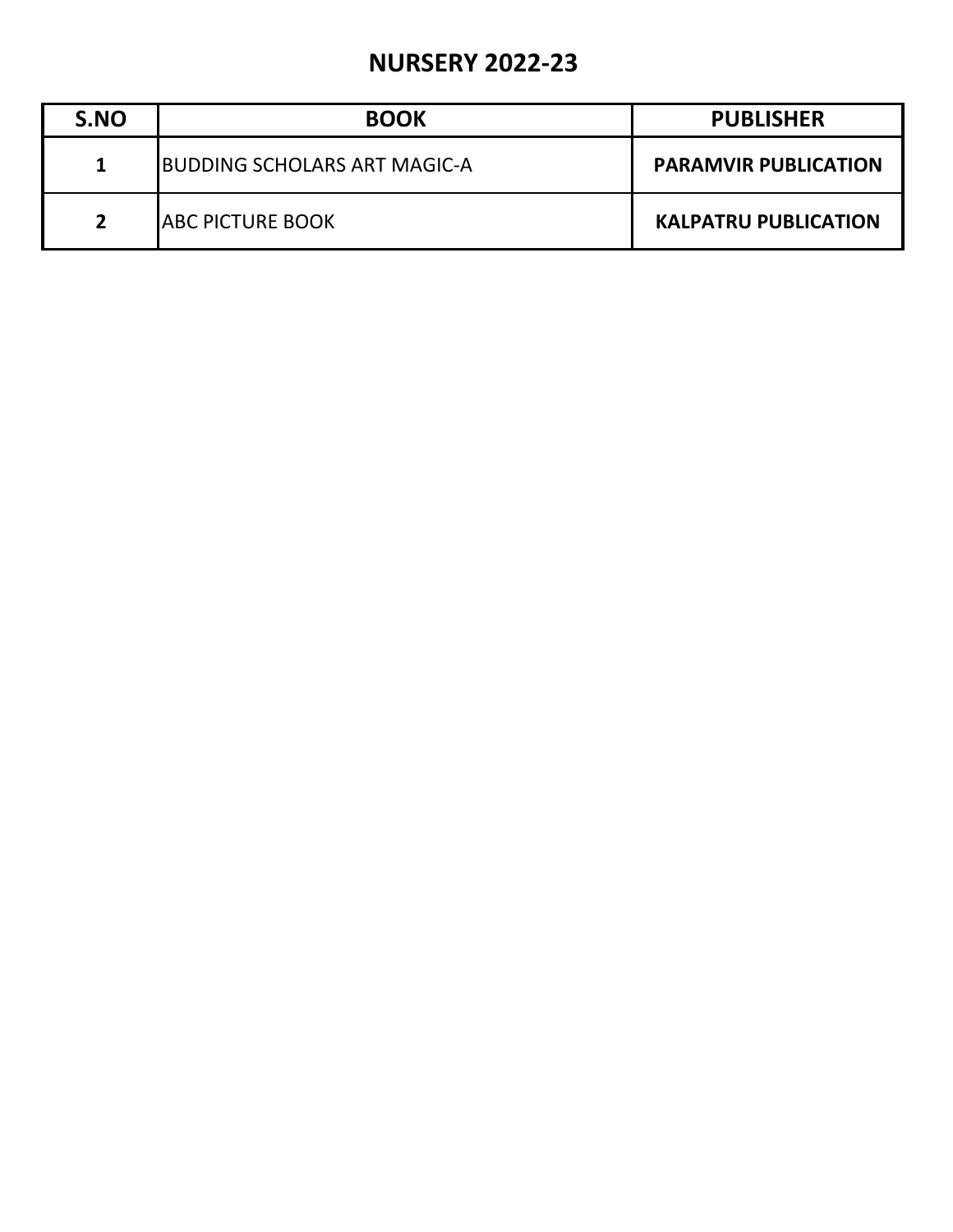## **L.K.G 2022-23**

| S.NO                    | <b>BOOK</b>                      | <b>PUBLISHER</b>                                       |
|-------------------------|----------------------------------|--------------------------------------------------------|
| 1                       | <b>FUN WITH ENGLISH</b>          | D.A.V. College Managing Committee, New<br><b>Delhi</b> |
| $\mathbf{2}$            | <b>FUN WITH MATHS</b>            | D.A.V. College Managing Committee, New<br><b>Delhi</b> |
| $\overline{\mathbf{3}}$ | <b>RHYTHMIC RHYMES</b>           | D.A.V. College Managing Committee, New<br><b>Delhi</b> |
| 4                       | <b>FUN WITH COLOURS 'A'</b>      | D.A.V. College Managing Committee, New<br><b>Delhi</b> |
| 5                       | <b>AKSHAR PARICHEY</b>           | D.A.V. College Managing Committee, New<br><b>Delhi</b> |
| 6                       | <b>INTERGRATED ACTIVITY BOOK</b> | D.A.V. College Managing Committee, New<br><b>Delhi</b> |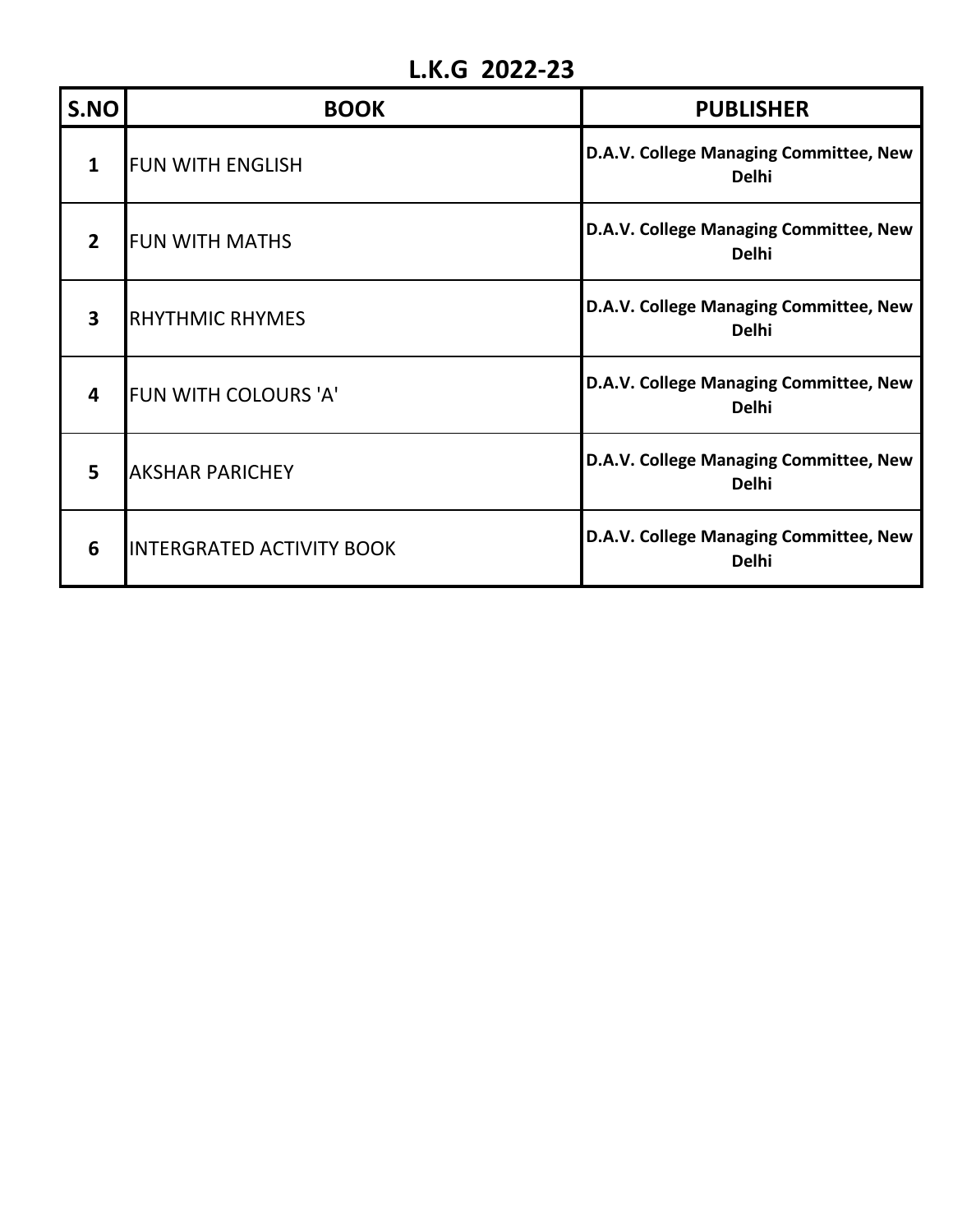## **U.K.G 2022-23**

| S.NO                    | <b>BOOK</b>                    | <b>PUBLISHER</b>                                       |
|-------------------------|--------------------------------|--------------------------------------------------------|
| $\mathbf{1}$            | <b>MY ENGISH BOOK</b>          | D.A.V. College Managing Committee,<br><b>New Delhi</b> |
| $\overline{2}$          | INTEGRATED ACTIVITY BOOK (DAV) | D.A.V. College Managing Committee,<br><b>New Delhi</b> |
| $\overline{\mathbf{3}}$ | <b>SHABAD ABHYAS</b>           | D.A.V. College Managing Committee,<br><b>New Delhi</b> |
| 4                       | <b>KINDER GARTEN MATHS</b>     | D.A.V. College Managing Committee,<br><b>New Delhi</b> |
| 5                       | FUN WITH COLOURS 'B'           | D.A.V. College Managing Committee,<br><b>New Delhi</b> |
| 6                       | <b>BAL MADHURI</b>             | D.A.V. College Managing Committee,<br><b>New Delhi</b> |